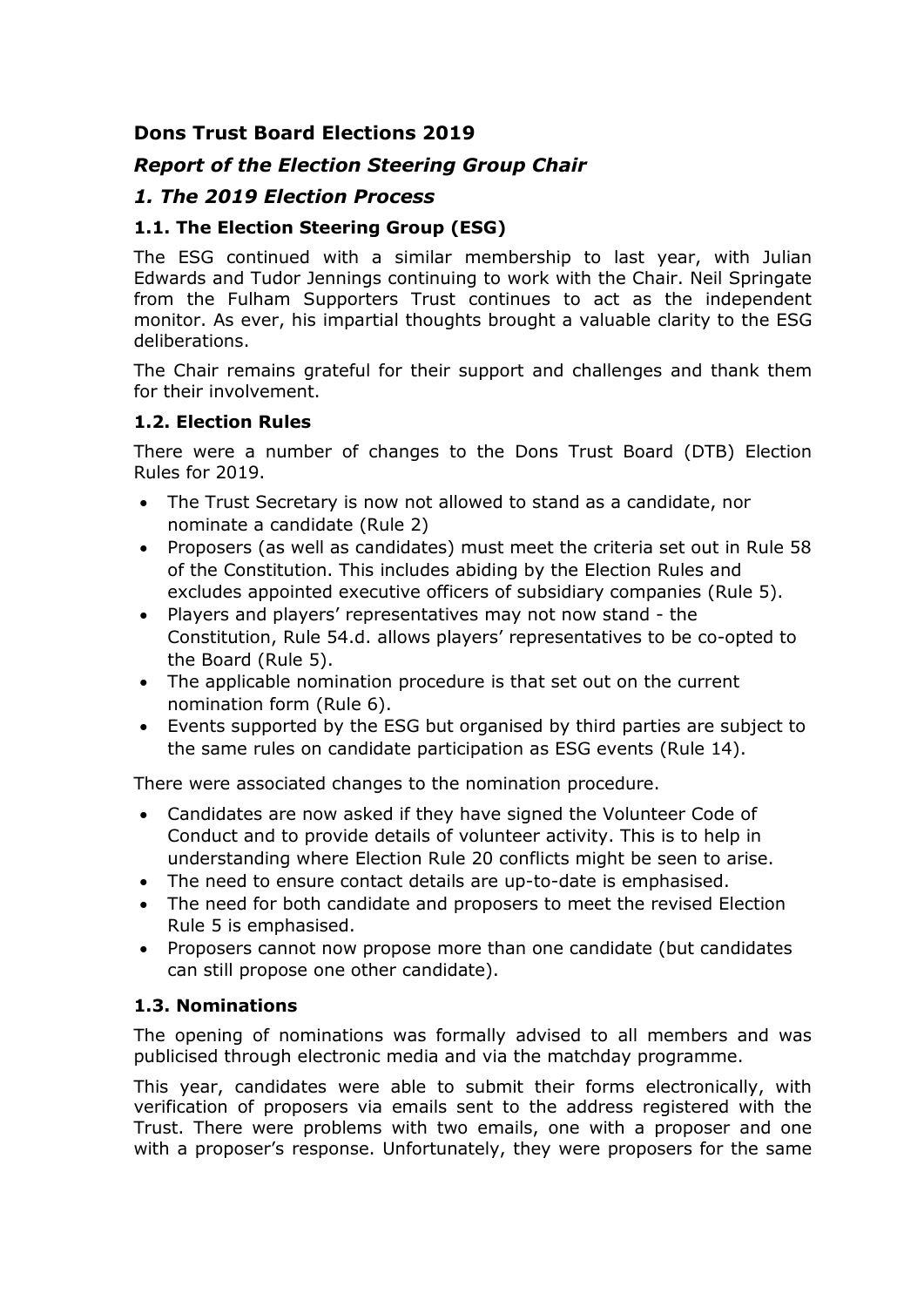candidate, which initially led to some confusion. The lesson for 2020 is to allow more time for verification.

As requested on the nomination form, candidates using paper forms advised the Chair in advance. The forms were delivered by hand.

As in previous years, the electronic formats (including the photographs) adopted by candidates varied significantly, although less than at previous elections. It did prove possible to reformat all documents and photographs in a way that permitted incorporation in a single document, but it all took time. In some cases, candidates were asked to resubmit trimmed or substitute photographs, particularly where the photograph included a small image against a considerable area of background.

## **1.4. Election Campaign**

## *1.4.1. Arrangements*

As has become the practice, the candidates' statements were issued in advance of the ballot papers.

The electronic ballot again used Survey Monkey.

As usual, non-receipt of ballot papers (paper or electronic) led to questions about voter eligibility. This year, there were again comparatively few.

## *1.4.2. Conflicts*

One of the candidates is an executive officer of a subsidiary company. The candidate formally confirmed to the Chair that, if elected, they would stand down from that role.

Election Rule 20 makes it clear that, as a general rule, candidates may continue with their own duties as Trust and club volunteers during the campaign. This year, the Chair formally agreed to several such actions. The approach taken is to consider how the issue might be viewed by the wider membership, in part based on concerns raised during previous campaigns.

The roles included:

- Representing the DTB in offering hospitality at Home matches and accepting hospitality at Away matches;
- Representing the DTB at a DT member's funeral.

An alternative arrangement was made in a further case.

## *1.4.3. Modern media publicity and the ballot*

The ESG again supported and facilitated "the 9Yrs Podcast" running live YouTube interviews with candidates. The decision as to whether to participate was left to the individual candidates - all did.

As the candidates' statements had already been published, they formed the basis of some of the questions from both the "the 9Yrs Podcast" interviewers and the Trust members who logged on during the interviews.

The YouTube sessions were generally considered to be a success.

The ESG is very grateful to "the 9Yrs Podcast" team for their involvement.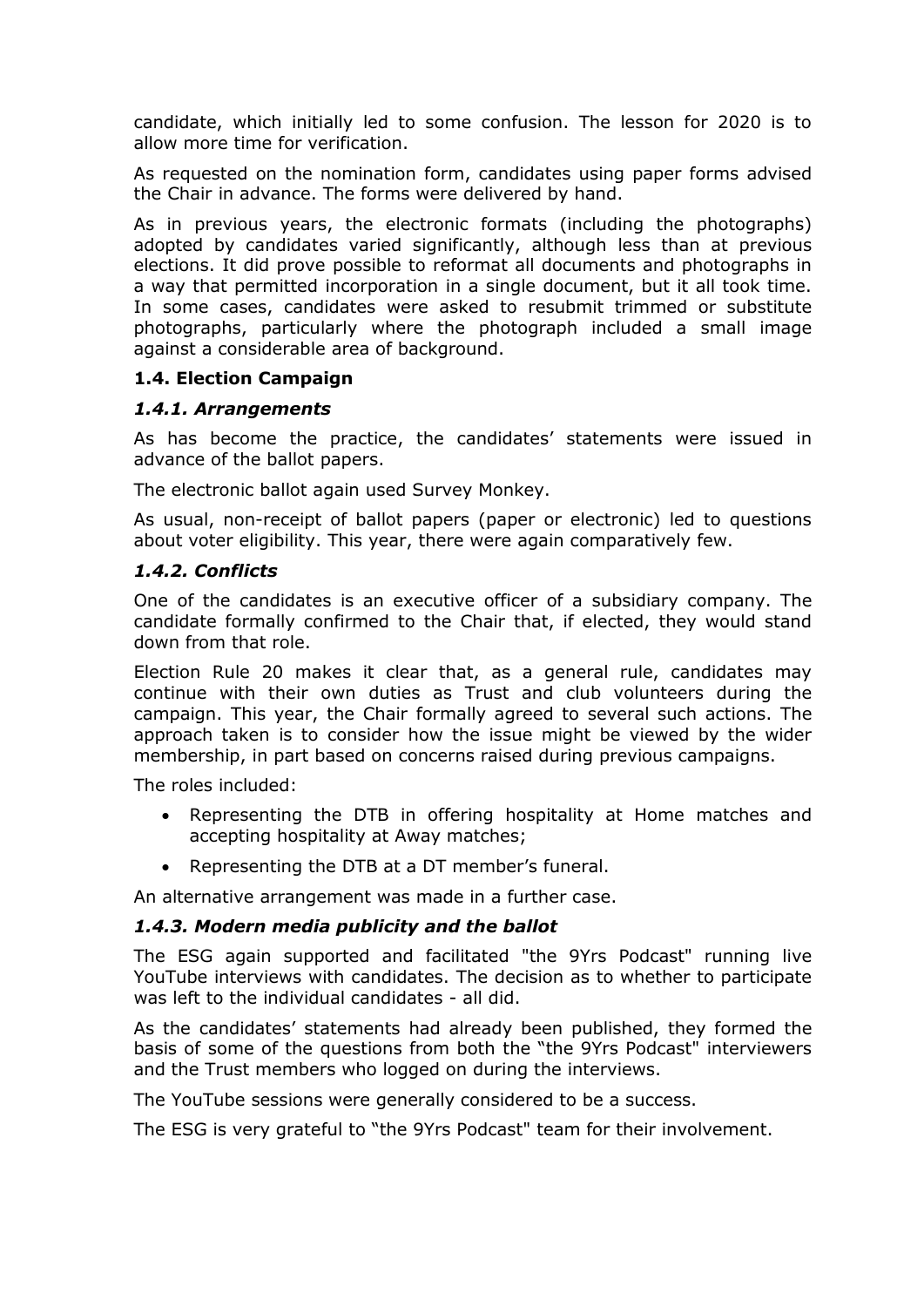In view of the expected impact of the interviews, the electronic ballots, which were to be issued that weekend, were delayed until the interviews had been "uploaded".

It was arranged with the printers that the paper ballots would be posted on the previous Friday, so that the members concerned received their papers at about the same time. Astonishingly, given the normal postal service in the area, some papers were delivered on the following morning, requiring early deployment of the ballot box.

There were no official ESG Twitter or Webjam debates this year, although candidates were encouraged to be active on Webjam.

A Club official has informally suggested to the Chair that they have staff who could assist with podcast-type debates. The Chair is considering the implications of this.

## *1.4.4. Other publicity*

Whilst most Trust members now rely on electronic media and electronic communications for their information, about 8% do not. Ensuring that both groups of Trust members are kept informed at about the same time is not straightforward. Whilst it is possible to advise the "electronic" group on an almost "live" ongoing basis, preparing a mail drop takes time and resources.

The chair did receive one informal complaint that the "paper" group were not kept informed in the same way as the electronic group. As candidate postings and debates on various media sites develop quickly (the immediacy being one of their attractions), it is not clear that there is an easy answer to this.

ESG provides the DTB Secretariat with information for publication. Formal communications, whether on social media, by e-mail or by post, must be issued by the DTB Secretary.

#### *1.4.5 Issues*

Two issues arose during the election

#### *Date of handover*

The two-year term of office of a DTB member is defined in the DT Constitution as running from Annual General Meeting (AGM) to AGM. However, ESG was advised that, this year, the AGM might be delayed, possibly until February or March 2020. ESG was told that the DTB was concerned that this would lead to a situation where there were important on-going matters to deal with in the new year, but the DTB membership would be changing at an indeterminate date during that period. ESG was also told that the delay in the AGM date was related to completing the accounts, not to other matters, the details of which were not advised to ESG.

ESG's initial suggestion was that the DTB would hold the AGM as planned, ESG would report the election, the new members would take office and the DTB would then adjourn the AGM *sine die*. As an adjourned AGM cannot discuss material that was not part of the original agenda, this was not possible. ESG therefore agreed that a motion be put to the Special General Meeting to be held on 9 December 2019 (approximately when the AGM was originally scheduled) asking members to agree to the candidates successful in the election taking up office after that meeting. ESG asked that the motion be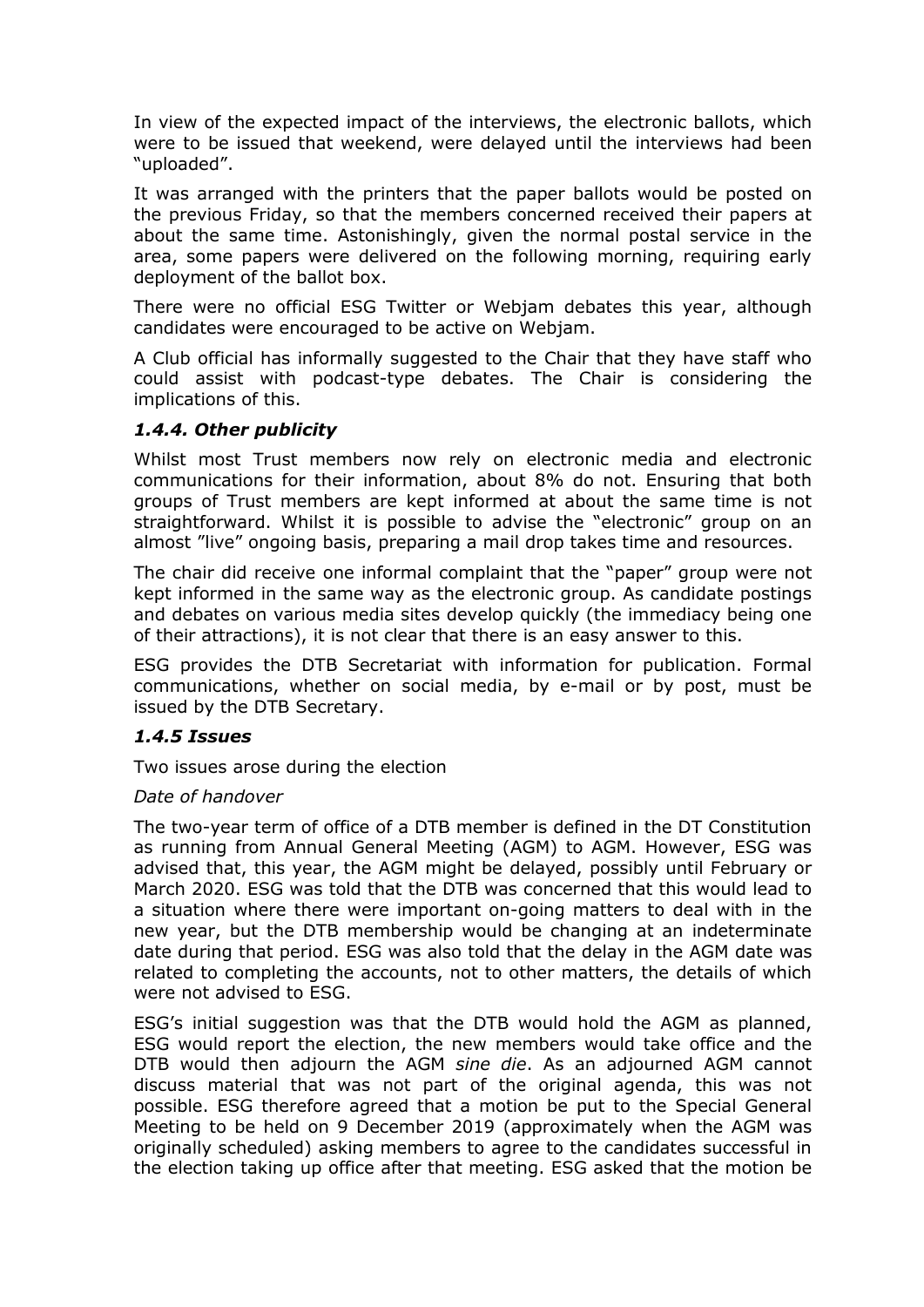amended to make it clear that responsibility for the accounts remained with the previous DTB and this was agreed.

#### *Rob Crane resignation*

About one week before the close of voting, Rob Crane (the DTB member liaising with ESG), advised the ESG Chair, in strict confidence, that he would be resigning his position on the DTB, approximately mid-way through his twoyear term. As one of the roles of ESG, as set out in the Election Rules, is to advise the DTB on election matters, the Chair gave consideration to the options. Three were identified:

- 1. A by-election. That had been done before (in about 2004) when a successful candidate withdrew after the results had been announced, but before starting the two-year term. The by-election followed the normal election timescale, starting in January to avoid Christmas, and completed late February / early March (the current ESG Chair was a member of ESG at the time). The turnout was remembered to have been very low. In that case, the successful candidate served for around 18 months. If a by-election was called in this case, the candidate would only serve for around 6 months.
- 2. A co-opted person to occupy one of the nominally elected positions (this should be contrasted with the position in 2018, when Edward Leek was co-opted to provide a specific skill). This last happened in 2012, when there were not enough candidates to fill all the places available (let alone have an election). However, the co-opted person does not count as an elected person for certain quoracy and voting purposes. Starting with a reduced elected membership could lead to difficulties.
- 3. Taking #6 in the voting for a one-year term. This was the solution adopted in 2015, when Kris Stewart resigned. However, that resignation was early enough in the election process for ESG to include the extra one-year place in the pre-vote material. This option has the advantage over #2 in that the person elected has at least some electoral mandate, possibly more than a candidate being elected *nem con* because there were not enough candidates.

The Chair's proposal was that  $#3$  be adopted, i.e., that whoever came  $#6$  in the vote would take up Rob's place until the election in 2020. Following a number of exchanges, the DTB Secretary and Hannah Kitcher, the DTB member who had taken over Rob Crane's ESG liaison role, agreed with the proposal. Before the close of the voting period, the DTB Secretary and ESG Chair discussed the situation with another continuing DTB member, who was content with the proposal.

Before the count, the situation was discussed with the independent monitor, who was content with the choice of #3. The other members of ESG have also unanimously supported the choice of #3.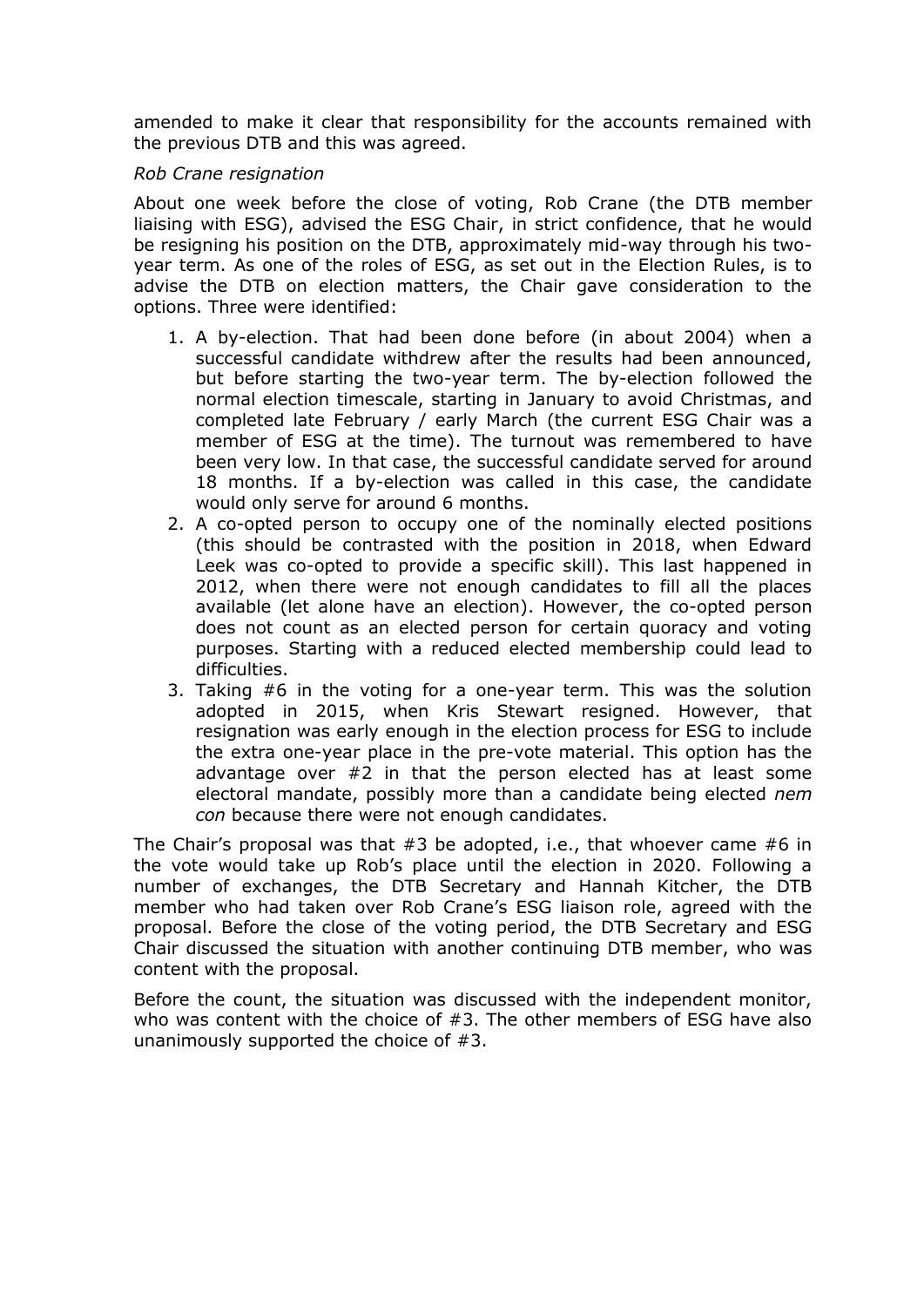# *2. The 2019 Election*

## **2.1. Nominations**

There were eight candidates, including two retiring members, for, initially, five positions. A ballot was, therefore, necessary.

| <b>Candidate</b>     | <b>Proposer 1</b>     | <b>Proposer 2</b>     |  |
|----------------------|-----------------------|-----------------------|--|
| <b>Edward Leek</b>   | <b>Rob Crane</b>      | Anna Kingsley         |  |
| Dennis Lowndes       | Laurence Lowne        | Stephen Chandler      |  |
| Mark Davis           | <b>Matthew Breach</b> | David Hall            |  |
| Mark Sturges         | Maria Butler          | Grace McMillan        |  |
| Tim Hillyer          | John Lynch            | Nicole Hammond        |  |
| <b>Graham Stacey</b> | Marc Jones            | Marc Lewis            |  |
| Jane Lonsdale        | Paul Raymond          | <b>Charlie Talbot</b> |  |
| Anne Williams        | Hannah Kitcher        | <b>Mark Davis</b>     |  |

In accordance with the usual practice, the status of all candidates and proposers was checked with the Membership Secretary before the nominations were announced.

# **2.2 Result**

| <b>Candidate</b>     | <b>Electronic votes</b> | <b>Paper votes</b> | <b>Total votes</b> |
|----------------------|-------------------------|--------------------|--------------------|
| Jane Lonsdale        | 695                     | 41                 | 736                |
| <b>Mark Davis</b>    | 628                     | 42                 | 670                |
| <b>Edward Leek</b>   | 558                     | 32                 | 590                |
| Tim Hillyer          | 513                     | 34                 | 547                |
| <b>Graham Stacey</b> | 464                     | 29                 | 493                |
| <b>Anne Williams</b> | 442                     | 28                 | 470                |
| Dennis Lowndes       | 426                     | 29                 | 455                |
| Mark Sturges         | 285                     | 21                 | 306                |

Jane Lonsdale, Mark Davis, Edward Leek, Tim Hillyer and Graham Stacey are therefore elected to the DTB, to serve for two years.

Anne Williams is elected to the DTB, to serve for one year.

# **2.3 Statistics**

The number of Trust members entitled to vote was 3384, of whom 1019 cast ballots, a turnout of 30.1%.

What was less noticeable this year was the difference in turnout between "electronic" and "paper" DT members. There were 3143 "electronic" members, of whom 963 voted, a turnout of 30.6%. There were 241 "paper" members, of whom 56 voted, a turnout of 23%.